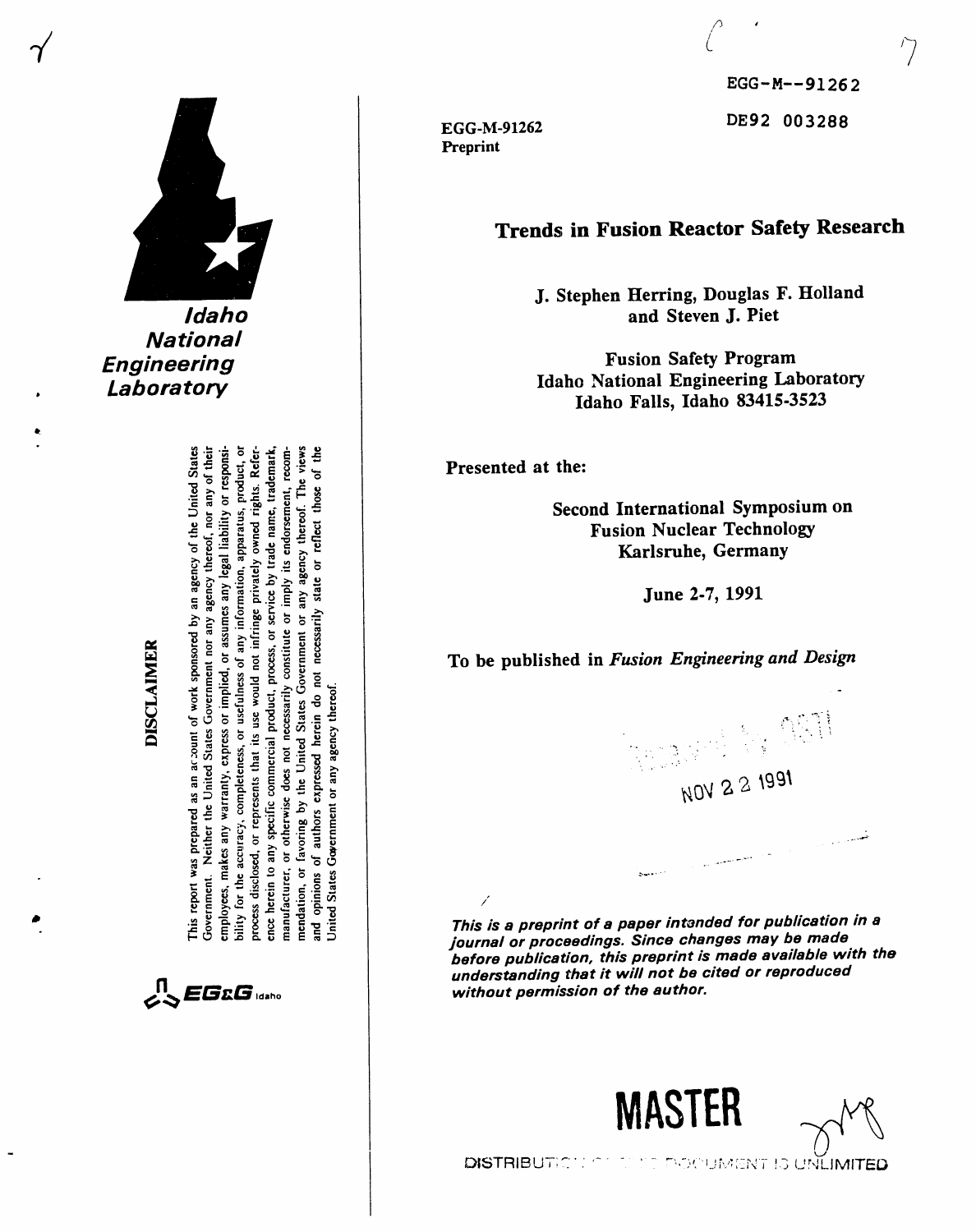### **Tr**e**nd**s **in Fu**s**ion Reactor** S**afet***y* **Research** a

J. Stephen Herring, Dougl**a**s F. Holl**a**nd. and Steven J. Piet Fusion Safety Program Idaho National Engineering Laboratory Idaho Falls, Idaho

### **Abstract**

. Fusion h**a**s the potenti**a**l to be **a**n **a**ttractive energy source. From the s**a**fety **a**r,**6** environmental perspective, fusion must avoid concerns about catastrophic accidents and ,b unsolvable w**a**ste disposal. In **a**ddition, fusion must achieve **a**n **a**ccept**a**ble level of risk from operational accidents that result in public exposure and economic loss. Finally, fusion reactors must control rouiine radioactive effluent, particularly tritium. Major progress in achieving this potential rests on development of low-activation materials or alternat*i*ve fuels. The safety and performance of various material choices and fuels for commercial fusion reactors can be investigated relatively inexpensively through reactor design studies. These studies bring together experts in a wide range of backgrounds and force the group to either agree on a reactor des*i*gn or identify areas for further study.

Fusion reactors will be complex with distributed radioactive inventories. The next generation of experiments will be critical in demonstrating that acceptable levels of safe operation can be achieved. These machines will use materials which are available today and for which a large database exists (e.g. for 316 stainless steel). Researchers have developed a good understanding of the risks associated with operation of these devices. Specifically, consequences from coolant system failures, loss of vacuum events, tritium releases, and liquid metal reactions have been studied. Recent studies go beyond next step designs and investigate commercial reactor concerns including tritium release and liquid metal reactions.

#### **Intr**o**duction**

b

*"* Sever**a**l aspects must be considered to m**a**ke fusion **a**ttractive from the safety and environmental perspective. First and foremost, fusion must avoid being labeled as a possible threat of a catastrophic accident. The most credible approach in avoiding this concern is to reduce radioactive inventories and energy sources to the point that such accidents are not possible. There are two ways to achieve this potential: a.) through the

a This review was s**u**pp**o**rted by the U.S. **D**epart**m**ent **o**f Ene**r**g**y**, **D**irect**o**r of E**n**ergy Research**,** Office of Fusion Energy under DOE Contract No. DE-AC07-76IDO1570.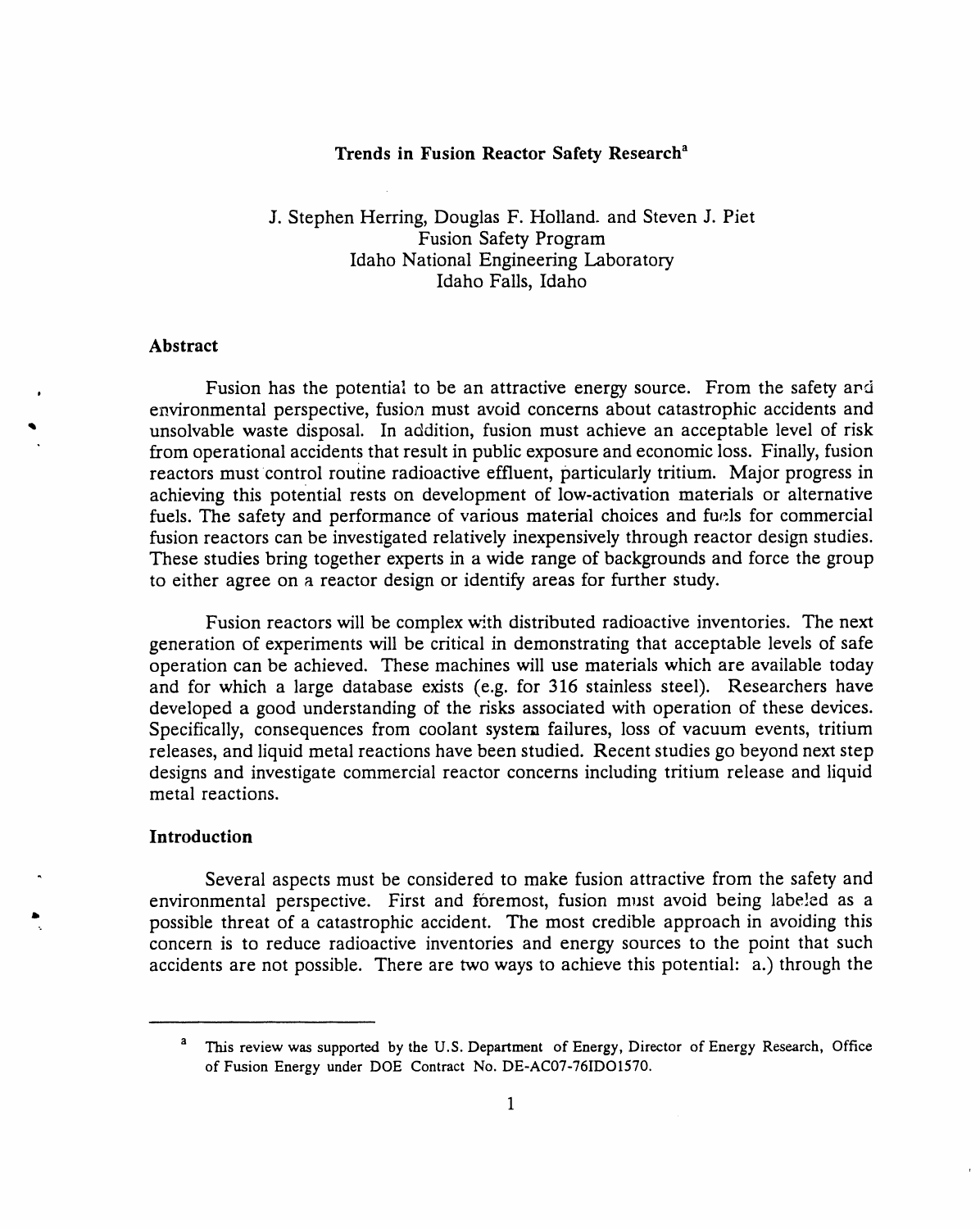use of low activation materials<sup>1,2</sup> and b.) through advanced fuel cycles (i.e.  $D^{-3}He$  or p- $11B$ ). Both of these approaches also reduce the concern about another aspect relating to safety and the environment*,* management of radioactive waste.

### **Benefit**s **of Low-Activ**a**tion Material**s **and Alternate Fuel**s

The ARIES s**t**udy is a three-**y**e**a**r effor**t** led by Prof**.** Robert Conn of UCLA to explore poten**t**ia**l** designs for commercia**l** tokamak **r**eac**t**o**r**s based on improved ph**y**sics and ma**t**erials. The AR**I**ES-**I** and AR**I**ES-**III** designs have p**r**ovided va**l**uab**l**e in**s**igh**t**s on **t**hese app**r**oaches. The use of SiC as a s**t**ruc**t**u**r**e and he**l**ium as a coo**l**an**t** in **t**he AR**I**ES-**I** design resulted in **l**ow ac**t**iva**t**ion leve**l**s **t**ha**t r**educed concerns abou**t** acciden**t**a**l r**e**l**eases and was**t**e disposa**l** wi**t**h **t**hese ma**t**eria**l**s. The use of tungsten for **t**he diver**t**or and lithium zircona**t**e **•** in **t**he breeder ma**t**erial did resul**t** in ac**t**iva**t**ion concerns **t**ha**t** we**r**e par**t**ia**lly** addressed b**y** iso**t**opic **t**ai**l**oring. For a **l**ow-activation design, al**l** ma**t**erials must be considered inc**l**uding s**t**ructure, coo**l**ant, breede**r**, shield and dive**rt**o**r.**

The near**ly** comp**l**eted ARIES-**III** stud**y**, which is a **t**okamak **r**eactor opera**t**ing in the second stability regime and burning D-<sup>3</sup>He, identified several safety advantages and some disadvantages in the use of this advanced fuel. The reaction,  $D + {}^{3}He \rightarrow p + {}^{4}He +$ 18.3 MeV*,* produces no neutrons directly*,* resulting in decreased activation. Neutrons and tritons are produced by parasitic D-D reactions*,* however. Since the plasma confinement requirements are more stringent when using 3He as a fuel*,* the plasma current and temperature are higher in the ARIES-III design. Thus a single disruption may mobilize several kilograms of tungsten from the divertor surface and require the replacement of the divertor. Analyses are currently in progress to determine the impact of isotopic tailoring of the tungsten on the hazard posed by a disruption. A  $D<sup>3</sup>$ He reactor also produces about 20 grams of tritium per day through D-D reactions. Although D-T reactions consume about half of that tritium before it leaves the plasma*,* the remaining 10 grams per day must either be burned*,* producing additional activation*,* or burned in a special-purpose D-T reactor or stored while the tritium decays.

A D-<sup>3</sup>He reactor requires a shield rather than a breeding blanket between the plasma and the magnets. Since D-D reactions produce neutrons and tritium in the D-3He plasma*,* the choice of a low activation material for that shield would significantly reduce the radioactive inventory s**t**ill more. The p-liB reaction is truly aneutronic*,* but requires plasma conditions beyond near-term confinement capabilites.

*/*"

### **Recen**t **Analysis of Activati**o**n Concerns**

**Sin**c**e l**ow **activation ma**te**rials ar**e **not yet availa**b**le,** *:*h**eir advan**t**a**g**es** wi**ll n**o**t** be apparent with next step designs such as the International Thermonuclear Experimental Reactor (ITER). As a result most researchers have focussed on concerns related to activation. Olsson, Devell, Johnsson and Gulden<sup>3</sup> discuss the quantities and disposal methods for waste produced by ITER physics phase operation. They examine the criteria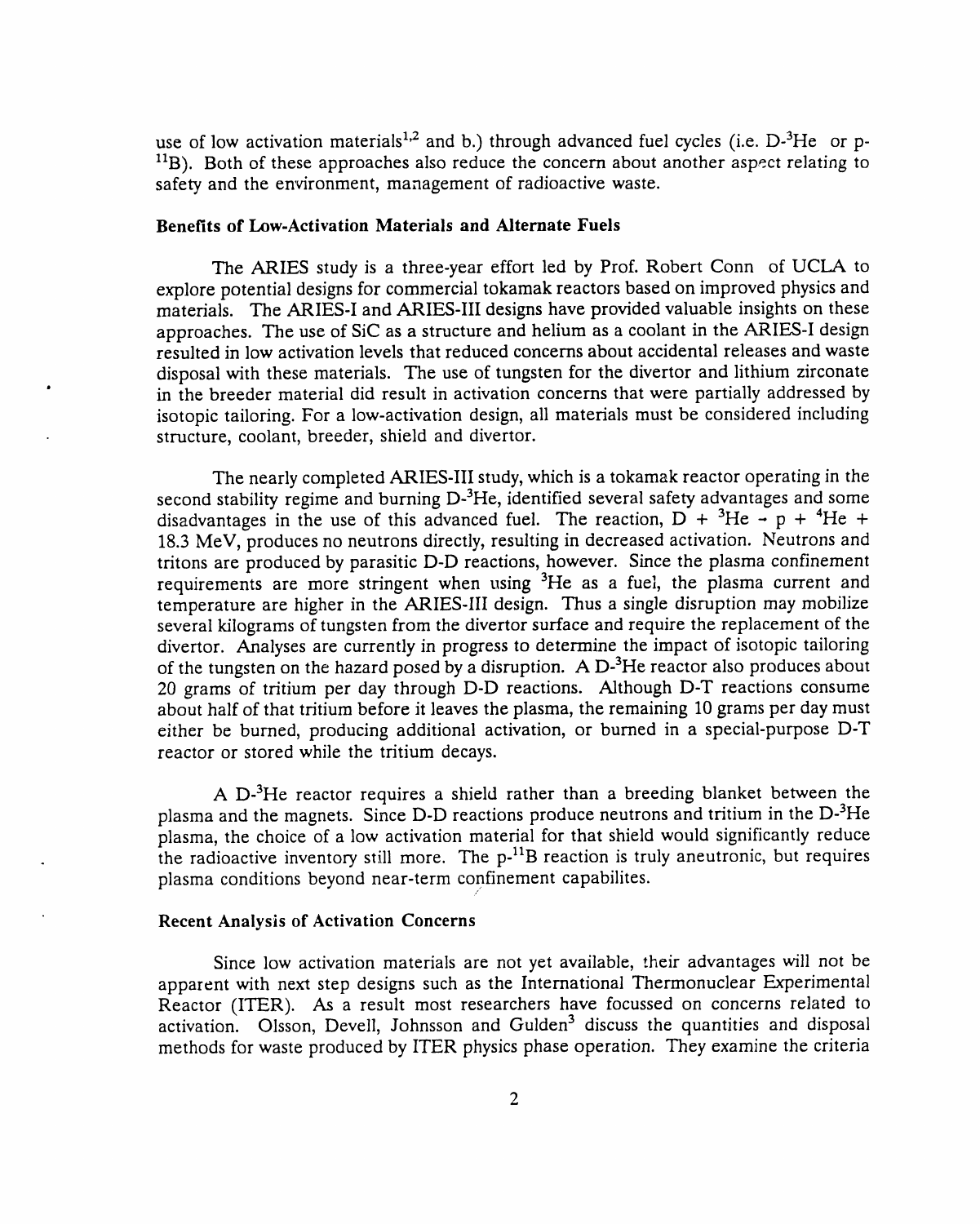for disposal of wastes in German repositories KONRAD, and GORLEBEN and in the Swedish repositories SFR1, SFR3 and SFL3. They find that disposal of waste during and after the physics phase will require a storage capacity of between 1250  $m^3$  and 6350  $m^3$ , depending on disposal site and on whether the blanket is replaced at the end of the physics phase.

Koch and Kazimi compare the radioactive waste generated by the Experimental Breeder Reactor - II (EBR-II) and ITER<sup>4</sup>. These two experiments are essentially the minimum size for showing the technological feasibility of a fast breeder fission reactor and of a fusion reactor, respectively. The authors compare seven aspects of the radioactive inventory for each of the reactors after 10,000 years after operation. They found waste from the two experiments are comparably difficult to handle and store. The use of • standard materials in ITER, rather than low-activation materials, leads to a high activation, comparable to that of fast fission reactors. These findings are another indication that lowactivation materials need to be developed in parallel with D-T reactors.

Oishi, et.al<sup>5</sup>, have performed a two-fold task in their investigation of low activation concrete for fusion facilities. A 600 mm diameter by 600 mm long concrete assembly was irradiated with D-T neutrons for 10 hours in the Fusion Neutronics Source (FNS) facility. One day after the irradiation, detectors measured the gamma-ray flux at eight locations within the assembly. The experimenters also calculated the gamma dose rates using two cross-section libraries, one based on the Evaluated Nuclear Data File B-III (ENDF*/*B-III) and another based on ENDF/B-IV. There was significant disagreement between experiment and calculation at deeper detector positions when the library based on ENDF/B-III was used. Conversely, they found good agreement between experiment and calculation when the library based on ENDF/B-IV was used.

Using the verified calculational method, based on ENDF/B-IV, Oishi, ct.al, compared the activations of eight candidate concrete which might be used for shielding. The reference concrete consisted of granite, sand and portland cement. Borated concrete (1%  $B_4C$ ) resulted in a lower activation dose rates of 12 to 20 percent of the reference case at the end surface of the assembly. Limestone concrete, with low sodium, aluminum and magnesium contents, had activation dose rates of 5 to 10 percent of the reference case at all points though the bulk shield. They concluded that the limestone concrete, using white cement, has excellent properties as a low activation concrete for an igloo shield surrounding a fusion reactor.

# **Rec**e**nt dev**e**lopment**s **in analy**s**i**s **of op**e**rational concern**s

Yet **a**nother **a**spect of s**a**fety **a**ttr**a**ctiveness concern**s** operational accidents. Because of the complexity of fusion devices and the distributed nature of the radioactive inventories*,* there is a concern that accidents resulting in small releases or economic loss may be frequent. It is essential that this concern be well understood and that the next step devices demonstrate the ability to operate with an acceptable level of safety.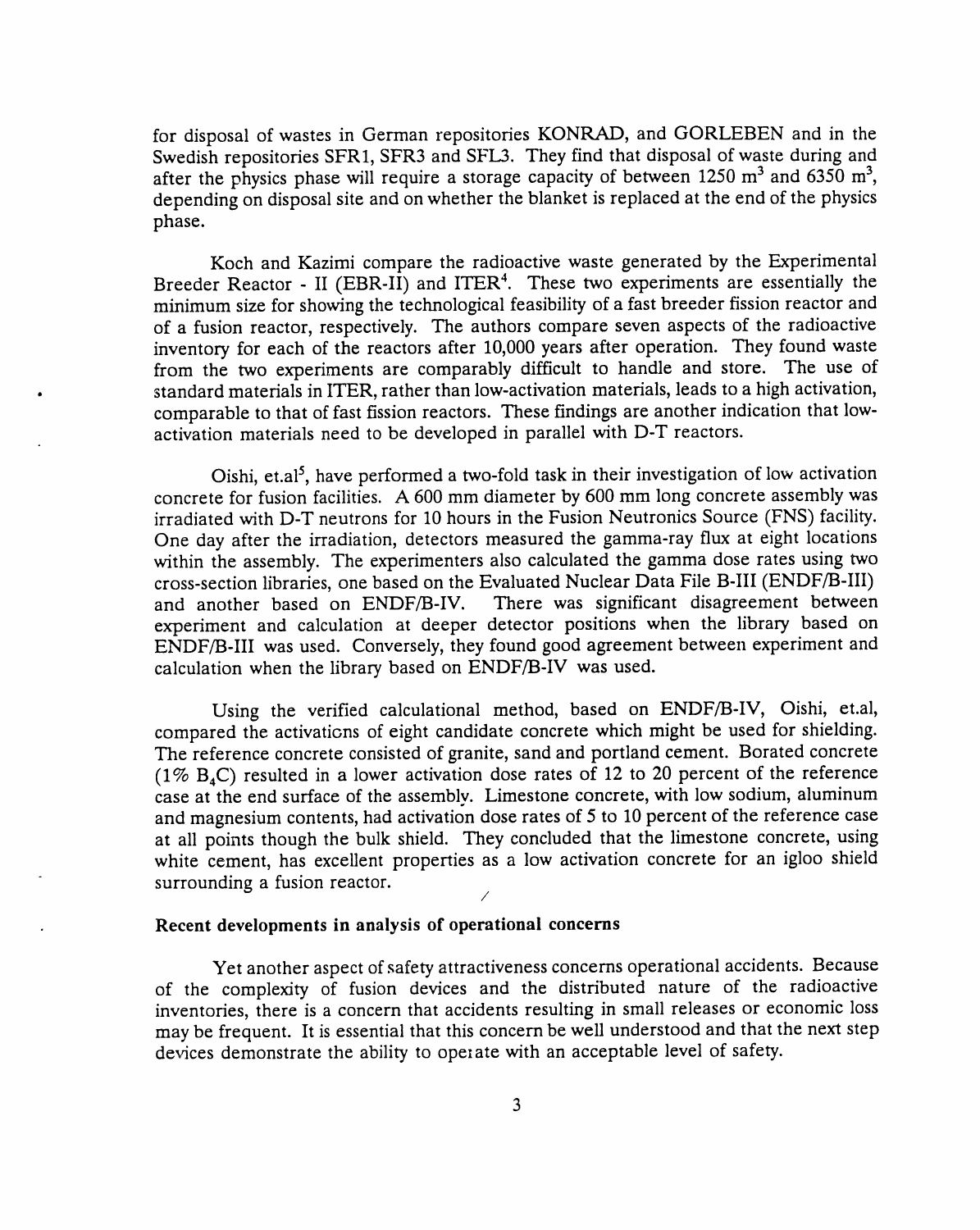The European Fusion Programme Evaluation Board has set as a goal that no accident in a fusion reactor should require evacuation of the public. Cook and Gimblett<sup>6</sup>, have investigated the most important uncertainties involved in meeting that "no evacuation" goal. Using probabilistic methods*,* the authors have determined the dominant contributors to the overall uncertainty of meeting the target. They conclude that*,* for internally initiated events*,* containment failure can be made physically impossible*,* provided containment bypasses and direct containment failure by magnetic missile can be designed out.

Handa et.al.<sup>7</sup> have performed several analyses of neutron shielding and activation on the Large Helical Device (LHD). Based on the estimated neutron source strength from D-D reactions in the LHD*,* they designed the required concrete shield and shield door*,* considered the effects of streaming and skyshine*,* determined the activation of the air and water and calculated the dose rates due to the activation of the experiment itself.

### , **In-ve**ss**el***/*C**oolant Accident**s

ITER is an experimental facility which will be subjected to **a** variety of tr**a**nsients during its lifetime. Several groups of authors in this section have analyzed transients in the cooling system to assure that the reactor is as robust as possible in the face of anticipated disturbances in the cooling of in-vessel and plasma facing components.

Klippel and Komen<sup>8</sup> have used RELAP5/MOD3 to analyze three loss-of-cooling accidents (LOCAs) and two loss-of-flow accidents (LOFAs) in the NET*/*ITER divertor cooling system. The LOCA scenarios are a break in the main cooling circuit cold leg, a break of a feeder line from an inlet ring collector and a break of a surge line to the pressurizer. Ali of the LOCA transients assumed no plasma shutdown. The loss-of-flow scenarios are a LOFA without plasma shutdown and a LOFA with plasma shutdown after 10 s. A nearly linear temperature increase occurred in ali the divertor plates during those transients where there was no plasma shutdown. During the LOFA transient with plasma shutdown after 10 s, the divertor plates reached a ma*x*imum temperature of about 2970 K. These results re-emphasize the importance of a rapid plasma shutdown whenever cooling of the plasma-facing components is disrupted.

In contrast, Han and  $Cook<sup>9</sup>$  have calculated the temperature evolution of the components of a standard and low-activation version of the EEF Reference Reactor with immediate plasma shutdown. For the reference reactor version using standard materials first wall and blanket component temperatures rise slowly, with the first wall still below 1100 K after 10 days. The version using low-activation materials has a still more benign behavior, with the first wall never exceeding 850 *K*. The tungsten divertor of the standard version rises to 2300 K within five minutes after the loss-of-coolant accident, while the lowactivation divertor peaks at 1250 K. Thus, with the possible exception of the standard divertor*,* the afterheat in a fusion reactor appears to be manageable and a passively safe reactor could be developed *if prompt plasma shutdown could be assured*.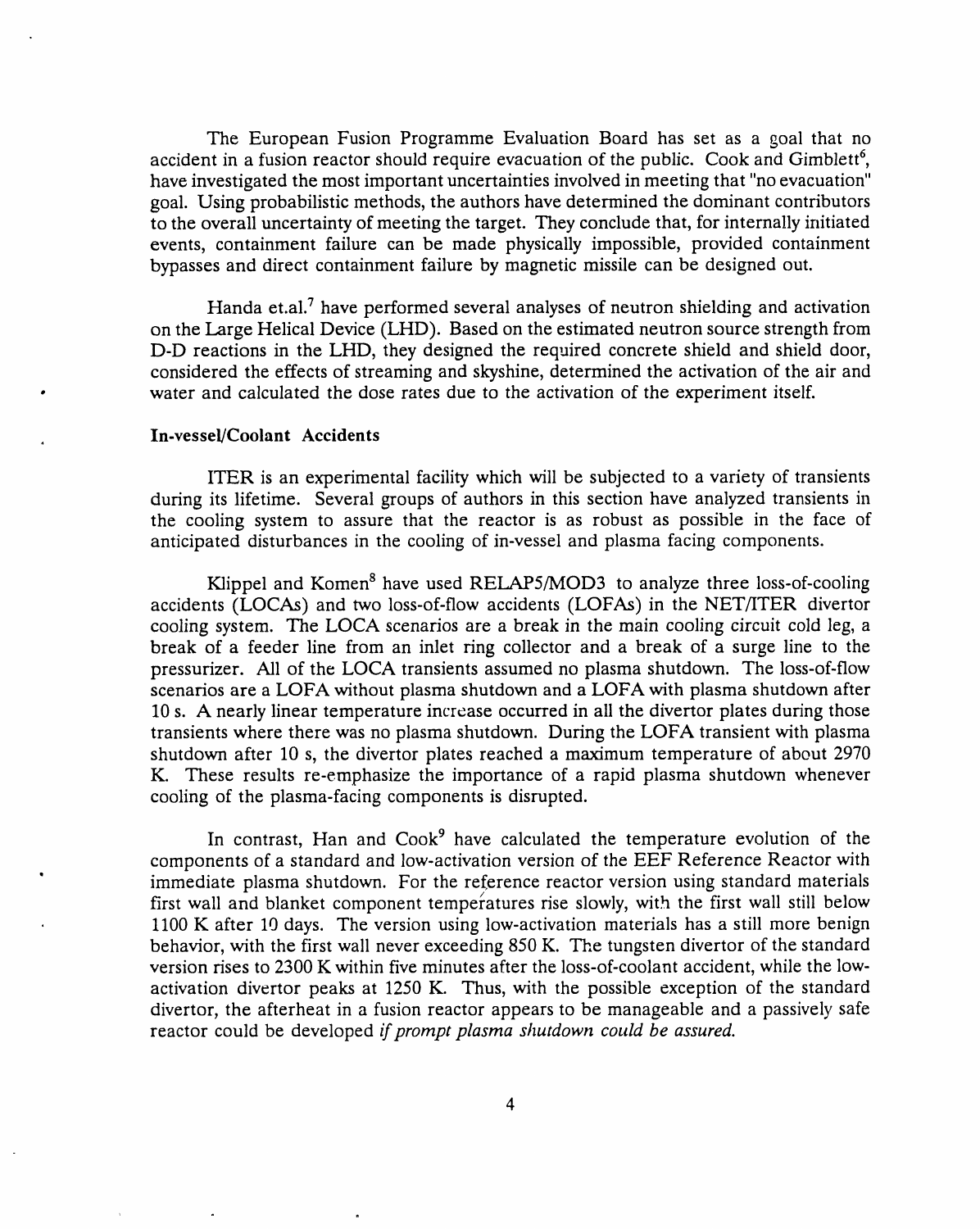G. Cambi et.al.<sup>10</sup> have evaluated the risk associated with various accident sequences occuring within the vessel of an ITER**-**type machine during its Physics Phase. The accident sequences included large LOCAs inside and outside the vacuum vessel, loss of tightness in the plasma vacuum pumping system and breaks in vacuum vessel<br>penetrations. The team analyzed a total of sixteen sequences and determined the The team analyzed a total of sixteen sequences and determined the probability, dose and risk for each sequence. The largest risks were due to a large LOCA outside the vacuum vessel from the Aqueous Lithium Salt Blanket module.

Ebert and Raeder<sup>11</sup>, examine loss-of-coolant, loss-of-flow, and loss-of-vacuum acciden**t**s par**t**icu**l**a**rly** a**s t**he**y rel**a**te t**o **t**he NET*/***I**TER vacuum vesse**l**. A **l**oss-of-coo**l**an**t** accident or a **l**oss-of-vacuum accident ma**y** resu**lt** in a p**l**asma disrup**t**ion, **t**empe**r**a**t**u**r**e **• t**ransien**t**s or p**r**essuriza**t**ion of **t**he vacuum vess**el**, chemica**l** reac**t**ions or **t**he mobi**l**iza**t**ion of radioactivi**ty**. A LOCA ex**t**e**r**na**l t**o **t**he vacuum vessel cou**l**d **r**esul**t** in **l**oss of hea**t r**emova**l** f**r**om in-vesse**l** componen**t**s, pressuriza**t**ion of ex**t**erna**l** vo**l**umes or the mobiliza**t**ion and dispersion of radioac**t**ivit**y**. The au**t**hors conc**l**ude **t**ha**t t**he vacuum vesse**l** pla**y**s a majo**r** safet**y r**ole in containing **t**he **r**adioac**t**ive inventor**y.** Po**t**en**t**ia**l**l**y** hazardous chemica**l r**eac**t**ions of s**t**eam or ox**y**gen with **t**he plasma-facing carbon a**r**mor can be avoided b**y li**miting **t**he **t**empera**t**ure of **t**he p**l**asma-facing componen**t**s (PFC) and b**y** providing an iner**t** gas zone sur**r**ounding **t**he vacuum vessel. The designe**r**s recommend **l**imi**t**ing coo**l**ing-wa**t**er **t**empera**t**ures **t**o 150°C to **l**imit overp**r**essurization of **t**he vacuum vesse**l** and of **t**he bui**l**ding in a LOCA**.** An ac**t**ive p**l**asma shu**t**down s**y**s**t**em, **t**riggering shu**t**down wi**t**hin about one second, could avoid in-vesse**l** componen**t** me**lt**ing af**t**e**r** a coo**l**ing dis**t**urbance. B**y** design, natura**l** circula**t**ion can coo**l** in-vesse**l** componen**t**s af**t**e**r** a pump fai**l**ure or **l**oss of power.

The reference materia**l** for ITER is 316L s**t**ain**l**ess s**t**ee**l**. Andri**t**sos and Zucchetti 12 have compared its af**t**e**r**hea**t** with **t**ha**t** of **t**hree o**t**her ma**t**eria**l**s**, t**he ma**rt**ensi**t**ic s**t**ee**l** MANET, **t**he nicke**l**-free manganese aus**t**enitic s**t**ee**l** *A*MCR 0033 and **t**he **l**ow-ac**t**ivation aus**t**enic s**t**ee**l** IF-B. The **r**efe**r**ence design has a fi**r**s**t** wa**ll t**empe**r**atu**r**e peak of about 900°C some 3.5 hou**r**s af**t**e**r** a loss-of-cooling acciden**t.** The peak **t**empera**t**u**r**e for *A*MCR 0033 and **I**F-B wer**e** 2000°C and 1600°C **r**espec**t**ive**ly**, a**l**so 3.5 hou**r**s after the LOCA. MANET performed better **t**han othe**r** th**r**ee a**l**lo**y**s, with a maximum fi**r**s**t** wal**l** tempe**r**ature of **7**00°C abou**t** 15 minu**t**es after **t**he LOCA**.** For a**ll** of **t**he a**l**lo**y**s, the **t**empe**r**a**t**ure inc**r**eases linear**ly** about **t**wo mon**t**hs af**t**er **t**he LOCA if abso**l**u**t**e**ly** no cor**r**ec**t**ive ac**t**ions a**r**e **t**aken**.**

# , **Bl**a**n**k**et** T**r**a**nsi**e**nts**

As fusion experiments move into the developmen**t** of technology, it is of paramount importance that the blankets operate safely in both routine and off**-**normal situations. Three papers in this section deal with experiments and analyses which will increase blanket safety.

*/*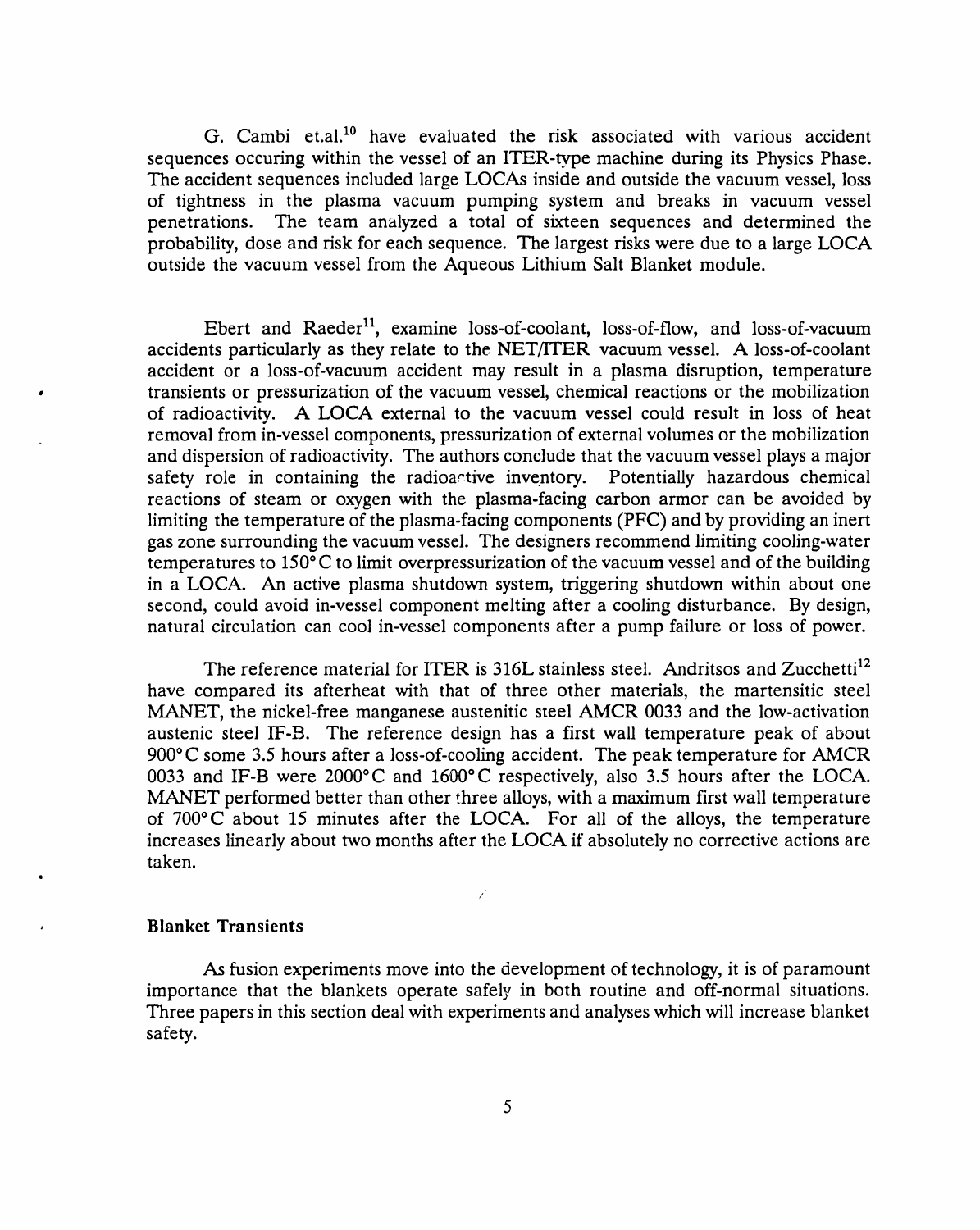To further increase the operational safety of ITER, Ying, Raffray and Abdou<sup>13</sup> consider the benefits of natural convection for a solid breeder blanket. Their analyses indicate that, after a complete loss-of-flow in an ITER-like blanket with poloidal coolant channels, two-phase natural circulation is sufficient to prevent dryout for a 15 m elevation head and a three-loop heat transport system. The design of the flow-channels and the thermal-hydraulic coupling must permit stable steady-state operation when vapor is present in the coolant channels.

One of the current blanket concepts uses lithium-lead as the breeder*/*neutron multiplier and water as the coolant. Savaterri and Gemelli<sup>14</sup> describe the realistic simulation of metal-water interactions within the blanket due to a cooling tube rupture. The Blanket Safety Test (BL*A*ST) facility, used in these experiments, has simulated eight • such transients by injecting subcooled water into a stagnant pool of liquid Pb-17Li. The simulations indicate that mixing is the governing factor in the metal-water interaction process. All of the BLAST experiments indicate that the chemical reaction is self-limiting and that reaction products insulate the melt from the water*,* making energetic vapor explosions unlikely. Small water injection rates*,* however*,* may lead to the formation of a water bubble within the melt, insulated by solid LiOH or Li<sub>2</sub>O. Destruction of the bubble insulation could lead to more severe local conditions than occur in large break accidents.

In a related paper on the characteristics of Pb-17Li, Casini, Rocco and Zucchetti<sup>15</sup> discuss the problems of lead and impurity activation when lithium-lead is used in power reactors. In the short-term (i.e. accidental release) case, <sup>210</sup>Po and <sup>203</sup>Hg are the dominant isotopes in terms of environmental doses. If one assumes complete release of the polonium, acceptable off-site doses require impossible levels of breeder purification. On the other hand, experimental release data for polonium and mercury from Pb-17Li indicate that off-site doses will be acceptable. Hands-on recycling of the pure Pb-17Li breeder is possible 20 years after shutdown, though recycling of an alloy containing 1 ppm silver would require remote handling.

### Routine release of tritium and tritium waste

Finally, the routine loss of tritium is a safety and environmental concern. Of particular concern is the blanket since the high temperatures and high surface areas needed for heat transfer also facilitate tritium permeation.

Raepsaet, Prout and Violante<sup>16</sup> consider tritium control for a DEMO blanke option using helium-cooled  $LiAlO<sub>2</sub>$ . Tritium contamination of the coolant can occur during normal operation due to permeation through the first wall, breeder tubes or beryllium cladding. Control of permeation through the breeder tubes can be achieved either through permeation barriers or through control of the purge gas chemistry, keeping the pressure of the permeating species below 1 Pa. Control of permeation through the first wall can be achieved only through permeation barriers on the inside of first wall cool*i*ng channels.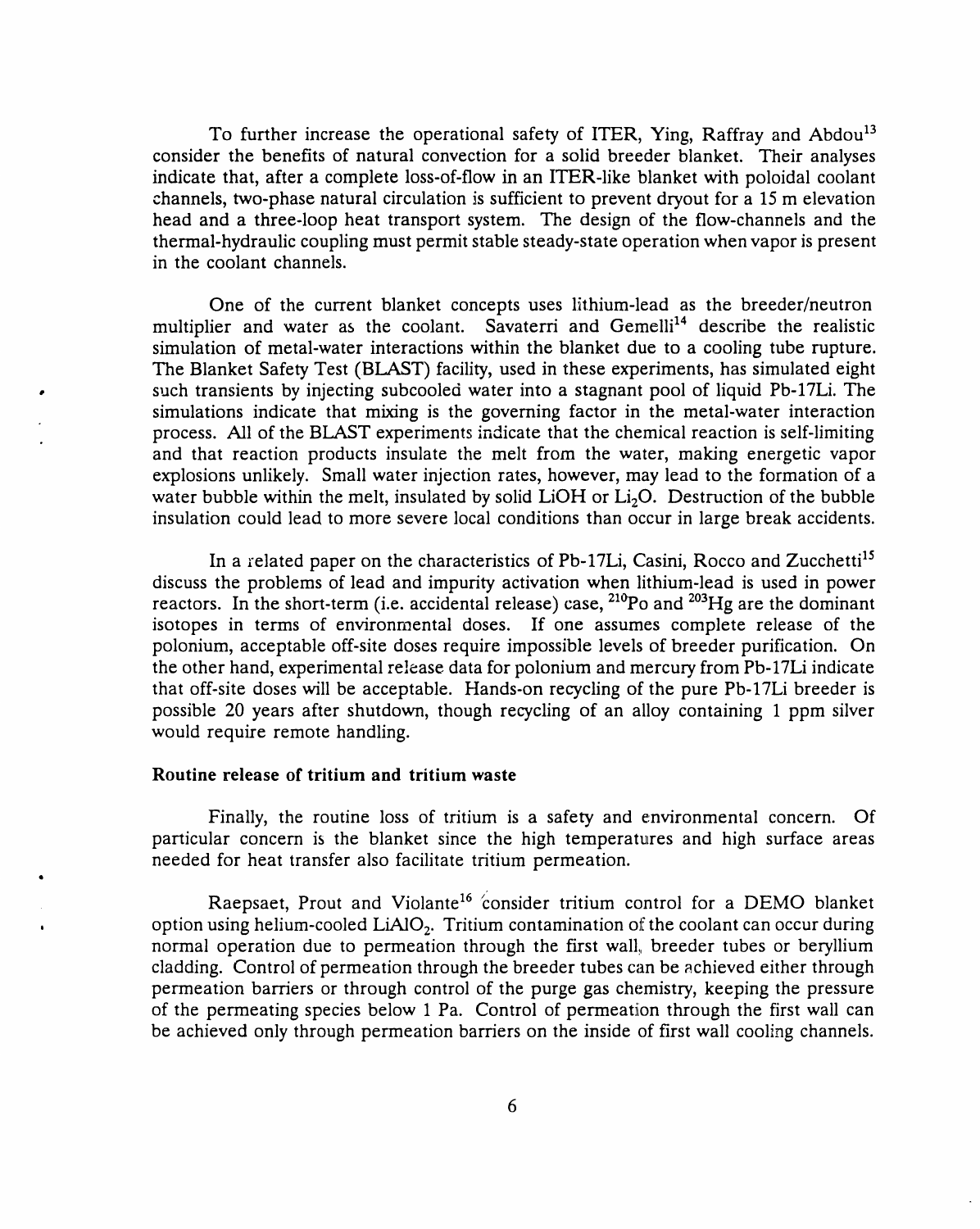Both permeation barriers and coolant chemistry control need to be addressed experimentally in the near future.

Mannone<sup>17</sup> describes the criteria and procedures for handling tritiated wastes at the ETHEL facility at the JRC-Ispra. The facility, which is expected to begin radioactive operation in 1992, will handle multigram quantities of tritium in safety-related experiment*s*. The paper describes the classification of liquid and solid waste and the methods used in handling each type.

Dose calculations for routine releases show a wide variation. H.-W. Bartels<sup>18</sup> compared 20 models for predicting the dose to the most exposed individual due at a daily release of 10 Ci of HTO. He found that the calculations varied by a factor of 500, from 0.15 to 75  $\mu$ Sv/a. The main reasons for the variations were different assumptions on the atmospheric dispersion, climate, and ratio of ingestion and inhalation doses.

### *C*onclusions

q

Two key issues adversely affecting the fission in**d**ustry today are the possibility and fear of catastrophic accidents and the dilemma in disposing of radioactive waste. The use of low-activation materials and, perhaps, the use of alternate fuels can help fusion solve these twin problems. A few of the papers in this section have addressed those concerns, but more work needs to be done in defining and developing the role of LAM and alternate fuels.

Because low activation materials are not available for next step designs, most current research is focused on activation concerns. Several good papers in the section describe analyses supporting the safe operation of the next generation of experiments. The worldwide fusion community must demonstrate during the next decade that these inherently complex machines are robust in the face of a variety of transients and that they can be operated safely on a routine basis.

#### References

- 1. S.J. Piet, et.al., *A*ccident Safety Comparisons of Elements t**o** Define Low *A*ctivation *Materials, EGG-FSP-8552, EG&G Idaho, Inc. (July 1989).*<br>2. *Steven J. Piet. Edward T. Cheng. Steve Fetter and J. St. (July 1989)*
- Steven J. Piet, Edward T. Cheng, Steve Fetter and J. Stephen Herring, Initial Integration of Accident Safety, Waste Management, Recycling, Effluent and Maintenance Considerations for Low-*A*ctivation Materials, *Fusion Technolog*y, Vol. 19, 146-161, Jan. 1991.
- 3. G. Olsson, L. Devell, B. Johnsson and W. Gulden, Quantification and Disposal of Radioactive Waste trom ITER Operation, paper 100, this conference.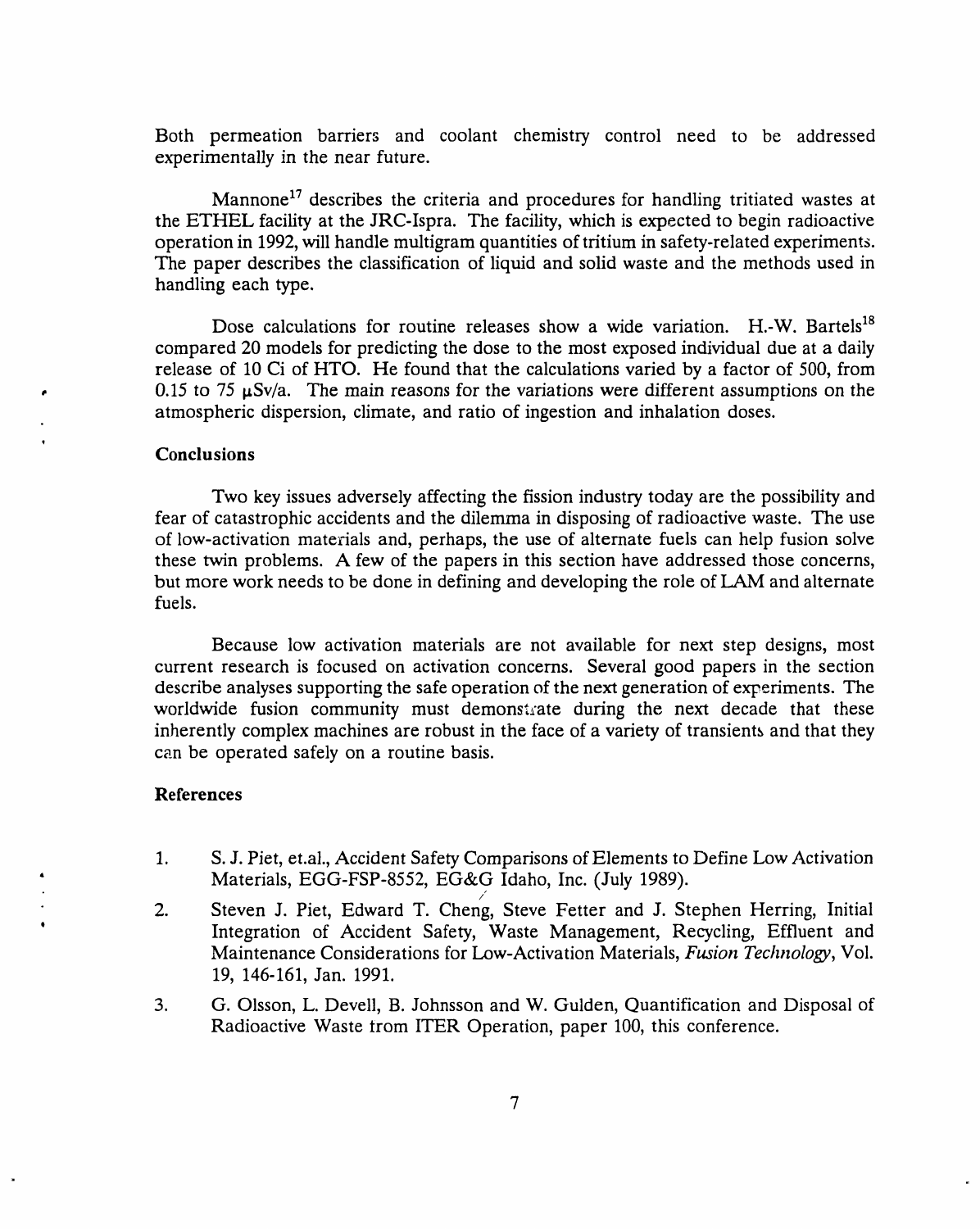- 4. M. Koch and M. S. Kazimi, A comparison of Radioactive Waste from an Experimental Fast Fission Reactor and an Experimental D-T Fusion Reactor, Paper 121, this conference.
- 5. Koji Oishi*,* Kiyoshi Minami, Yujiro Ikeda, Kazuaki Kosako and Tomoo Nakamura, Verification of Dose Rate Calculation and Selection Study on Low Activation Concrete in Fusion Facilities, paper 70, this conference.
- 6. I. Cook and C. G. Gimblett, A Risk Perspective on Fusion Safety Phenomena, paper 31, **t**his conference.
- 7. Hiroyuki Handa, Katsumi Hayashi, Yuichi Ogawa, Yoichi Sakuma, Haruo Obayashi, Osamu Motojimi and Osamu Sato, Radiation Protection Concepts of Large Helical Device Facility, paper 39, this conference.
- 8. H. Th. Klippel and E. M. J. Komen, Analysis of Loss-of-Coolant and Loss-of-Flow Accidents in the divertor Cooling System of NET*/*ITER, paper 27, this conference. **<sup>i</sup>**

lt*,*

I

- 9. W.E. Han and I. Cook, Temperature Transients in Reference Tokamak Reactors Following Loss of Coolant, paper 29, this conference.
- 10. G. Cambi, G. Cavallone, T. Palma and S. Sarto, Risk Evaluation of Critical In-Vessel *A*ccident Sequences for a Next Step Tokamak Machine, Paper 61, this c**o**nference.
- 11. Edgar Ebert and Jfirgen Raeder, LO*C*A, LOFA and LOV*A A*nalyses Pertaining to NET*/*ITER Safety Design Guidance, paper 104, this conference.
- 12. F. Andritsos and M. Zucchetti, *A*fterheat in Fusion Structural Materials and Thermal Transient Scenarios in ITER, paper 139, this conference.
- 13. Alice Y. Ying, *A*. Rene Raffray and Mohamed *A*. *A*bdou, Benefits of Natural Convection in Solid Breeder Blankets with Poloidal Coolant Channels under LOFA Conditions, paper 305, this conference.
- 14. C. Savaterri and *A*. Gemelli, Lithium-Lead*/*Water Interaction: Large Break Experiments, paper 318, this conference.
- 15. G. Casini, P. Rocco and M. Zucchetti, Radioactivity Effects of Pb-17Li in Fusion Power Reactors, paper 26, this conference.
- 16. X. Raepsaet, E. Prout and V. Violante, Some Consideration on Tritium Control for the European Ceramic B.I.T Demo Blanket, paper 50, this conference.
- 17. F. Mannone, Basis Criteria and Current Procedures for Routine Management of Tritiated Wastes at the JRC-Ispra, paper 38, this conference.
- 18. H.-W. Bartels, Comparison of Predicted Doses due to a Continuous HTO Release, paper 146, this conference.